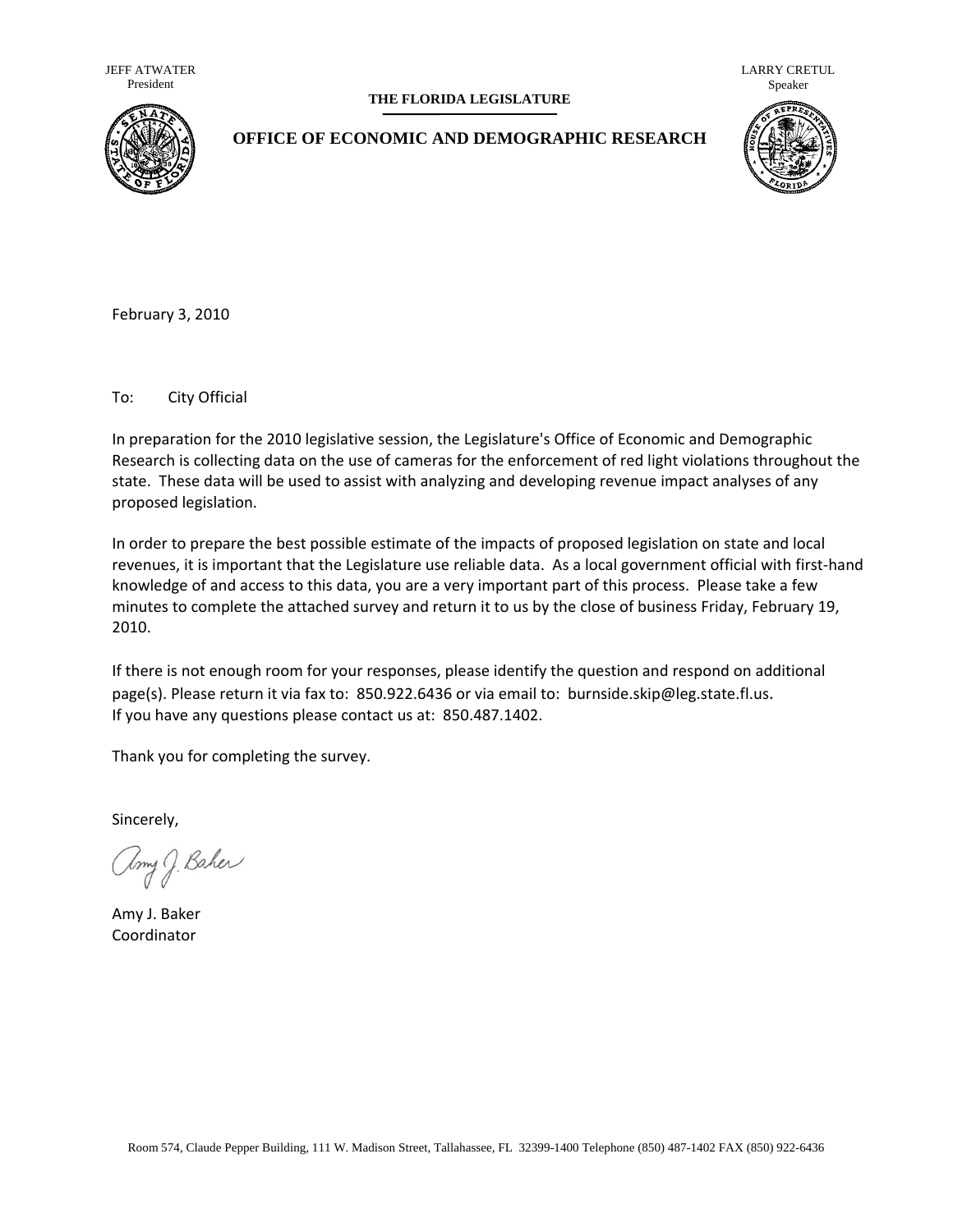## **Use of Cameras for the Enforcement of Red Light Violations Survey Questionnaire**

In preparation for the 2010 legislative session, the Florida Legislature is collecting data on the use of cameras for the enforcement of red light violations throughout the state. These data will be used to assist with analyzing and developing revenue impact analyses of any proposed legislation. Please take a few minutes to complete this survey and return it to us by February 19, 2010.

Local Government:

| Person Completing Survey Name: |               |
|--------------------------------|---------------|
| Title:                         | Phone Number: |
| E-mail Address:                |               |

- 1. Please indicate the current status of an ordinance for the use of cameras for the enforcement of red light violations for your jurisdiction:
	- $\square$  a. Ordinance has been adopted<br> $\square$  b. Ordinance is currently being o
		- b. Ordinance is currently being considered
	- $\square$  c. Ordinance is currently being drafted for future consideration
	- $\Box$  d. None of the above
	- 1a. If you answered "d" in question 1, please indicate if the issue: *(select all that apply)*
		- $\Box$  a. Is being evaluated
		- b. Was evaluated
		- □ c. Has not been evaluated
		- $\Box$  d. Is likely to be considered within the next 18 months
		- $\Box$  e. Is unlikely to be considered within the next 18 months
		- $\Box$  f. Other (please specify):



# *If you selected (a) in Question 1 above (ordinance has been adopted), please continue. Otherwise, please STOP and return this form. Thank you.*

\_\_\_\_\_\_\_\_\_\_\_\_\_\_\_\_\_\_\_\_\_\_\_\_\_\_\_\_\_\_\_\_\_\_\_\_\_\_\_\_\_\_\_\_\_\_\_\_\_\_\_\_\_\_\_\_\_\_\_\_\_\_\_\_\_\_\_\_\_\_\_\_\_\_\_\_\_\_\_\_\_\_\_\_

\_\_\_\_\_\_\_\_\_\_\_\_\_\_\_\_\_\_\_\_\_\_\_\_\_\_\_\_\_\_\_\_\_\_\_\_\_\_\_\_\_\_\_\_\_\_\_\_\_\_\_\_\_\_\_\_\_\_\_\_\_\_\_\_\_\_\_\_\_\_\_\_\_\_\_\_\_\_\_\_

- 2. What types of red light violations will be enforced through the use of cameras in your jurisdiction? *(select all that apply)*
	- $\Box$  a. The running of red lights
	- b. Turns on red light when posted "No Turn on Red"
	- $\square$  c. Turns on red light without a complete stop (e.g. right-on-red without a complete stop)
	- $\Box$  d. Other (please specify)  $\Box$

\_\_\_\_\_\_\_\_\_\_\_\_\_

- 3. How many *app roaches* have cameras for the enforcement of red light violations in your jurisdiction?
- 4. In the next 18 months, at how many **approaches** will your jurisdiction **add** cameras for the enforcement of red light violations? \_\_\_\_\_\_\_\_\_\_\_\_\_\_\_\_\_\_\_\_\_\_
- 5. What was the date that your jurisdiction began issuing **payable violations** based on the **use of cameras for the enforcement of red light violations**? \_\_\_\_\_\_\_\_\_\_\_\_\_\_\_\_\_\_\_\_\_\_\_\_\_\_\_\_\_\_\_\_\_\_\_\_\_\_\_\_\_\_\_\_\_\_\_\_\_\_\_\_\_\_\_\_\_\_\_\_\_\_\_
- 6. Please indicate the **type of civil fine structure** and the **amount charged for each violation**. *(select only one)*
	- $\square$  a. Fixed amount:  $\ast$
	- b. Tiered amount: (please specify) \_\_\_\_\_\_\_\_\_\_\_\_\_\_\_\_\_\_\_\_\_\_\_\_\_\_\_\_\_\_\_\_\_\_\_\_\_\_\_\_\_\_\_\_\_\_\_\_\_\_\_\_\_\_
	- $\square$  c. Other (please explain and provide fee structure):
- 7. Does your jurisdiction administer the use of cameras for the enforcement of red light violations through a third party vendor?
	- $\square$  a. Yes  $\square$  b. No

#### *If you answered "No" in Question 7, please SKIP to question 8*

7a. If "Yes", please indicate the name of third party vendor: \_\_\_\_\_\_